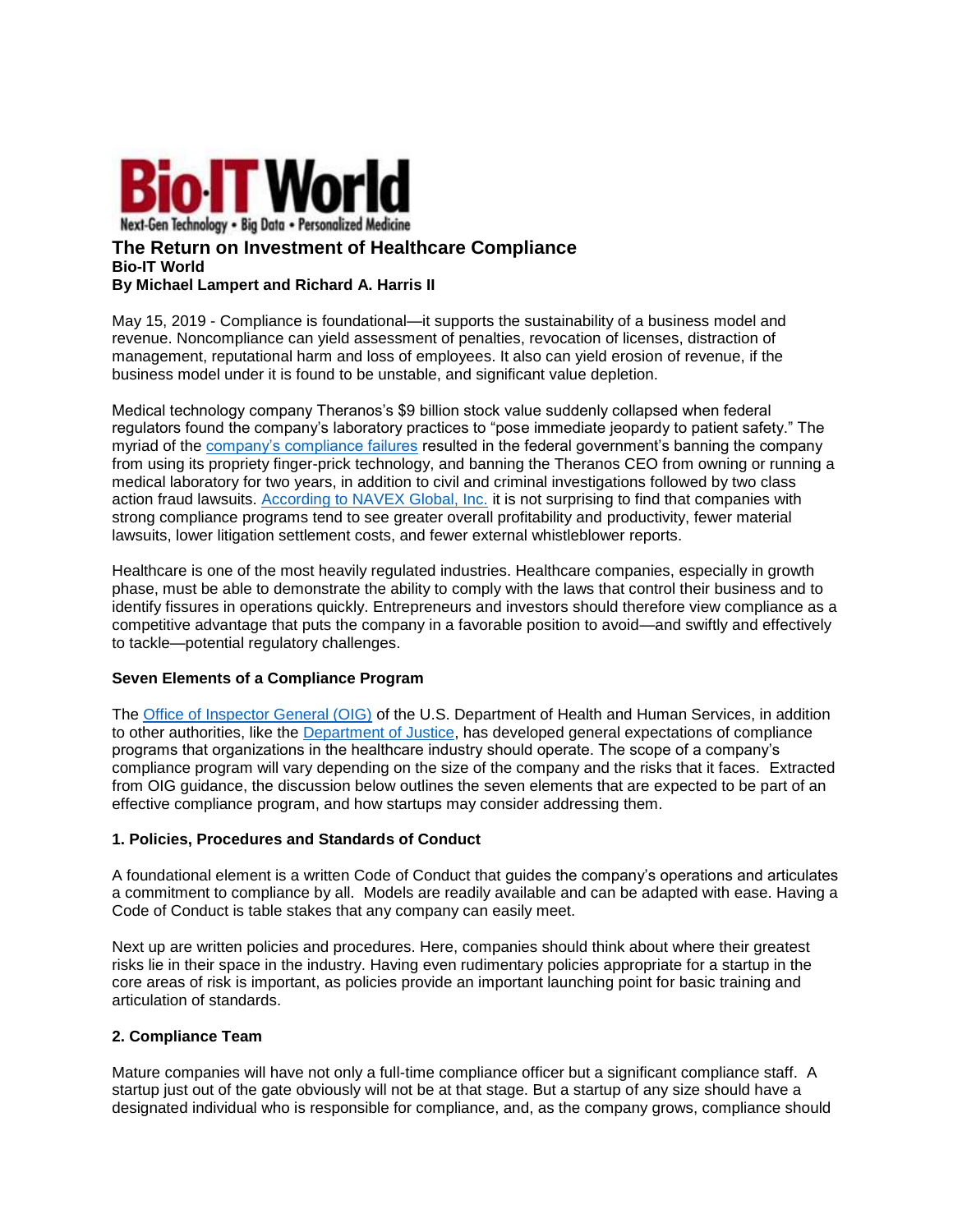become more and more of the person's role—until there eventually is a freestanding compliance group. While OIG guidance leans against having the compliance officer be, or be subordinate to, a company's general counsel, for smaller companies the commonalities in expertise often will support a dual legal and compliance role. The individual chiefly responsible for compliance should have access to the CEO and to the board as needed.

# **3. Training and Education**

Companies that fail properly to train and educate their staff obviously risk greater likelihood of liability for violating healthcare laws, and greater penalties. They also deny themselves the opportunity to multiply through their staff—the number of eyes out to identify areas of potential noncompliance to be addressed. Training should include the company's Code of Conduct and key policies for the relevant personnel, and as a general matter should recur annually. Companies should keep track of training that they offer, and of individuals' completion of it.

## **4. Effective Lines of Communication**

Companies should educate their staff—including through the Code of Conduct and training—of the critical value of reporting compliance concerns. Key messaging for a startup can be that unsustainable practices should be nipped in the bud.

An important element of compliance programs for all companies is providing an opportunity for individuals to report their concerns anonymously. That arguably is even more important in a relatively smaller company where smaller staffs preclude natural opportunities for individuals with concerns to report them to someone not in a direct supervisory position. Messaging of the value of reporting therefore should emphasize not only that the company, from day one, has a policy of non-retaliation for good-faith reports of concerns, but also that individuals should make use of anonymous reporting means if they feel it necessary.

## **5. Well-Publicized Disciplinary Guidelines**

As alluded to above, company staff should be educated on the critical importance of compliance and that noncompliance has consequences. At the minimum, the company's Code of Conduct should set forth general expectations of disciplinary action, including termination for violations of the Code and applicable laws and regulations.

## **6. Internal Monitoring and Auditing**

In a very small company, it is not hard for management to know everything that is happening. However, as companies grow, there comes a point at which it is impossible to know that. CEOs of quicklydeveloping companies probably will remember the first day when the company hired someone whom they did not know—and that day almost surely occurred long after the CEO no longer had visibility to all employees' work. Companies in growth stage therefore need to consider what activities are occurring without natural oversight; which of those activities present the most risk; and how they might monitor them on an ongoing basis, and periodically audit them looking back.

Inherent in the process that we describe above is assessing which activities present the most risk. Periodically stepping back to conduct a risk assessment is a crucial element of compliance programs (indeed, OIG guidance suggests that the process be conducted annually). The nature of a risk assessment will change as a company matures, but, for companies of all sizes, the process is an important tool in assessing where to prioritize efforts and to focus resources to get the most bang for the buck. For companies in growth—and fundraising—modes, a risk assessment also presents an opportunity to demonstrate to potential partners and investors that the company has soundly plotted its future.